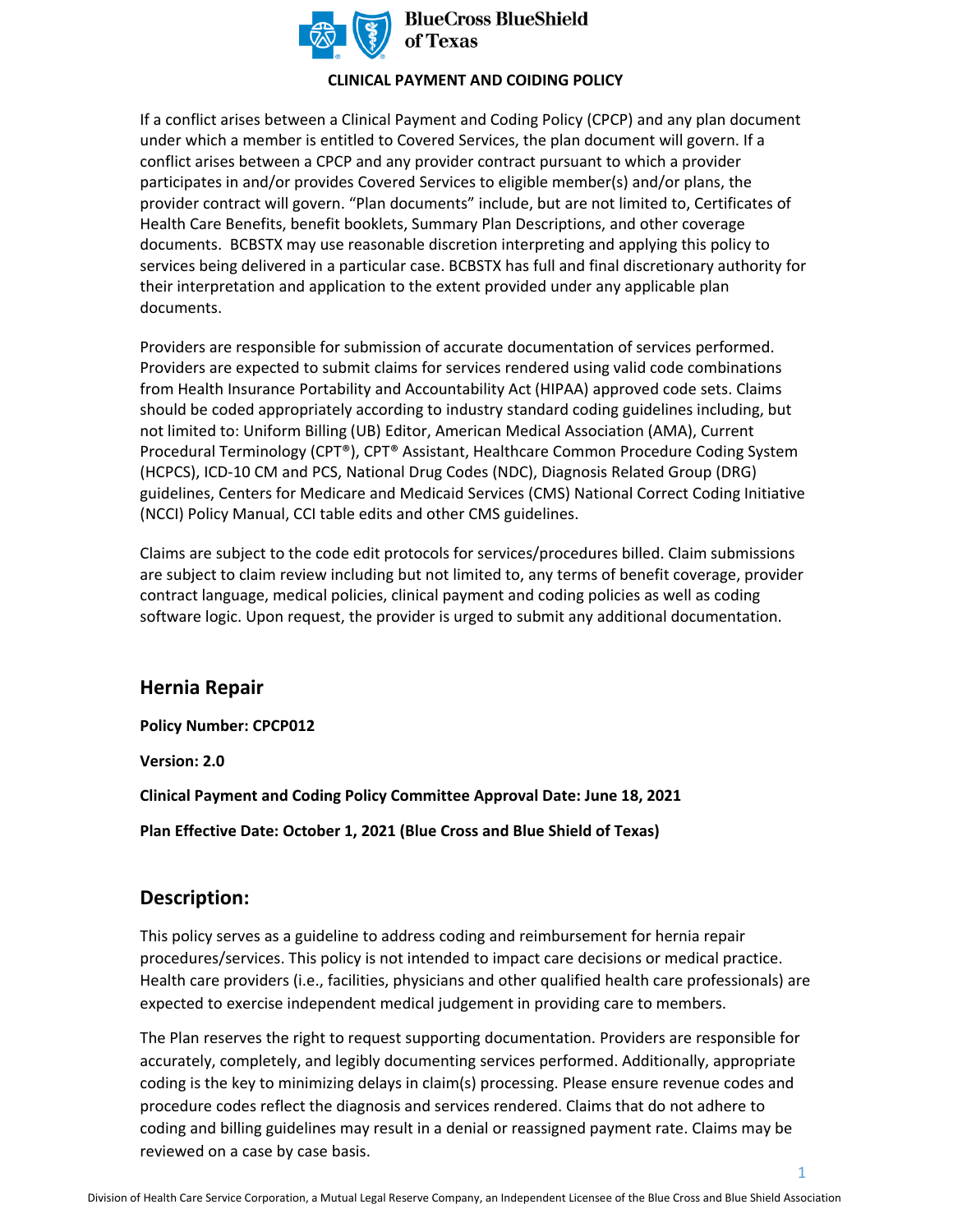

A hernia can occur when an internal organ or another part of the body protrudes through the wall of the cavity that it is normally enclosed. When muscles become weak, tissue can bulge through an opening and can cause a visible lump that may or may not be associated pain. Hernia repair is a method of treatment for some hernia types.

# **Reimbursement Information:**

The following is informational and is not an all-encompassing coding list. The inclusion of a code below does not guarantee a covered service or eligible reimbursement.

| <b>Hernia Type</b>                    | <b>Types of Hernia</b>                                                                                                                                                                                                                                                                                                               | <b>Description</b>                                                                                                                                                                                                                                                  | <b>Diagnosis</b>                                                                                                                                                                                                                            | Cause &                                                                                                                                                                                                                                                                                                                                           | <b>Codes</b>                                                                          |
|---------------------------------------|--------------------------------------------------------------------------------------------------------------------------------------------------------------------------------------------------------------------------------------------------------------------------------------------------------------------------------------|---------------------------------------------------------------------------------------------------------------------------------------------------------------------------------------------------------------------------------------------------------------------|---------------------------------------------------------------------------------------------------------------------------------------------------------------------------------------------------------------------------------------------|---------------------------------------------------------------------------------------------------------------------------------------------------------------------------------------------------------------------------------------------------------------------------------------------------------------------------------------------------|---------------------------------------------------------------------------------------|
|                                       | <b>Type</b>                                                                                                                                                                                                                                                                                                                          |                                                                                                                                                                                                                                                                     |                                                                                                                                                                                                                                             | <b>Symptoms</b>                                                                                                                                                                                                                                                                                                                                   |                                                                                       |
| <b>Diaphragmatic</b><br><b>Hernia</b> | <b>Bochdalek</b><br>Hernia-Back and<br>side of the<br>diaphragm. The<br>intestines, liver,<br>stomach and/or<br>spleen move<br>upwards into the<br>chest cavity.<br><b>Morgagni</b><br>Hernia-Front<br>side of the<br>diaphragm. The<br>intestines and/or<br>liver move<br>upwards into the<br>chest cavity.                         | For infants, a<br>birth defect in<br>which there is<br>an abnormal<br>opening in the<br>diaphragm.<br>In rare<br>instances<br>there can be<br>late onset or<br>diagnosis of<br>diaphragmatic<br>hernias that<br>may be<br>related to a<br>trauma or<br>other cause. | For infants:<br>Ultrasound of<br>fetus before<br>birth; After<br>birth-physical<br>exam, X-ray,<br>ultrasound,<br>CT Scan, MRI,<br>arterial blood<br>gas test<br>For adults:<br>Ultrasound, X-<br>ray, CT Scan,<br>MRI (Imaging<br>studies) | Common causes:<br>Congenital<br>Diaphragmatic<br>Hernia (CDH) from<br>abnormal abdominal<br>fetal development,<br>or injuries to the<br>diaphragm.<br>Symptoms may<br>include: Difficulty<br>breathing, rapid<br>heart rate<br>(tachycardia),<br>Cyanosis, caved<br>abdomen, abdominal<br>pain, indigestion, or<br>abnormal chest<br>development. | 39501,<br>39503,<br>39540,<br>39541,<br>39545,<br>39560,<br>39561,<br>39599,<br>44238 |
| <b>Epigastric</b><br><b>Hernia</b>    | <b>Incarcerated</b><br>$\bullet$<br>Hernia-hernia<br>that is trapped in<br>the abdominal<br>wall.<br><b>Strangulated</b><br>$\bullet$<br>Hernia-An<br>incarcerated<br>hernia that<br>becomes<br>strangulated<br>cutting off the<br>blood flow.<br>Symptoms of this<br>include nausea,<br>high fever, sharp<br>pains and<br>swelling. | Small in size, 5<br>cm to 6 cm.<br>Typically<br>Above the<br>umbilicus in<br>the upper<br>abdomen                                                                                                                                                                   | Physical<br>exam,<br>ultrasound,<br>CT Scan.                                                                                                                                                                                                | Common causes:<br>Aging, injury, heavy<br>lifting, persistent<br>coughing, difficulty<br>with bowel<br>movements or<br>urination that causes<br>the abdominal wall<br>to weaken or<br>separate.<br>Symptoms can<br>include: Bulge in<br>upper abdomen, or<br>sharp pain.                                                                          | 49570,<br>49572,<br>49652,<br>49653                                                   |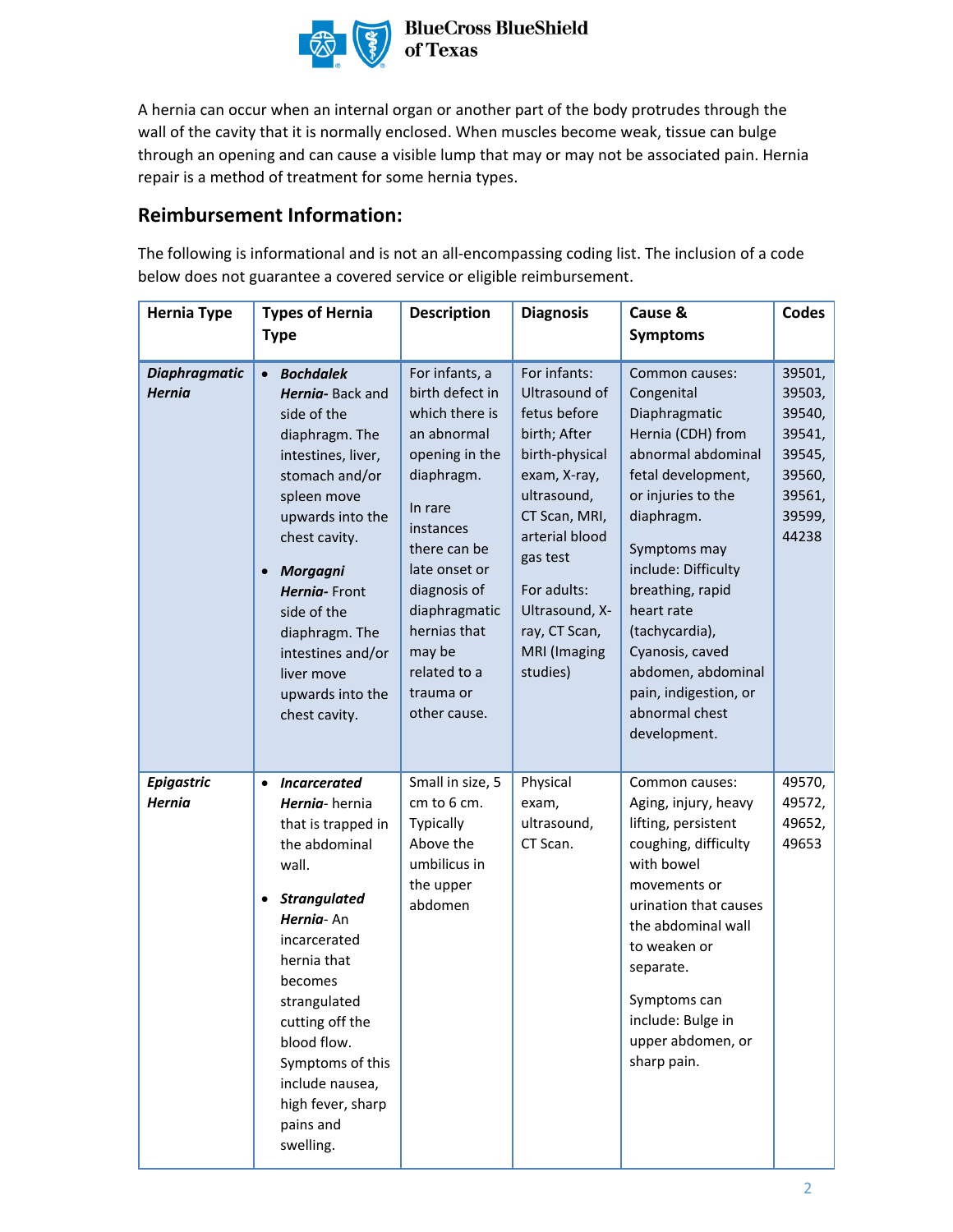

| <b>Hernia Type</b>              | <b>Types of Hernia</b>                                                                                                                                                                                                                                                                                                                                       | <b>Description</b>                                                                                                                                       | <b>Diagnosis</b>                                                               | Cause &                                                                                                                                                                      | <b>Codes</b>                                                                                                        |
|---------------------------------|--------------------------------------------------------------------------------------------------------------------------------------------------------------------------------------------------------------------------------------------------------------------------------------------------------------------------------------------------------------|----------------------------------------------------------------------------------------------------------------------------------------------------------|--------------------------------------------------------------------------------|------------------------------------------------------------------------------------------------------------------------------------------------------------------------------|---------------------------------------------------------------------------------------------------------------------|
|                                 | <b>Type</b>                                                                                                                                                                                                                                                                                                                                                  |                                                                                                                                                          |                                                                                | <b>Symptoms</b>                                                                                                                                                              |                                                                                                                     |
| <b>Femoral</b><br><b>Hernia</b> | <b>Incarcerated</b><br>$\bullet$<br>Hernia-hernia<br>that is trapped in<br>the abdominal<br>wall.<br><b>Strangulated</b><br>$\bullet$<br>Hernia-An<br>incarcerated<br>hernia that<br>becomes<br>strangulated<br>cutting off the<br>blood flow.<br>Symptoms of this<br>include nausea,<br>high fever, sharp<br>pain and<br>swelling.                          | Uncommon<br>hernia that<br>appears as a<br>painful lump<br>in the inner<br>upper part of<br>the thigh or<br>groin that can<br>often be<br>pushed back in | Physical<br>exam,<br>ultrasound                                                | Common causes:<br>fatty tissue or part of<br>bowel pokes through<br>into groin at top of<br>inner thigh; strain on<br>abdomen; weak<br>femoral canal.                        | 49550,<br>49553,<br>49555,<br>49557                                                                                 |
| <b>Hiatal Hernia</b>            | <b>Sliding Hiatal</b><br>$\bullet$<br>Hernia-Common<br>hiatal hernia that<br>occurs when<br>gastro-<br>esophageal<br>junction and part<br>of the stomach<br>protrude into the<br>chest.<br>Para-esophageal<br>Hernia-When a<br>portion of the<br>stomach<br>protrudes<br>through the hole<br>that the<br>esophagus<br>passes through<br>to the<br>diaphragm. | Protrusion of<br>the upper part<br>of the<br>stomach into<br>the thorax<br>through a tear<br>or weakness in<br>the<br>diaphragm.                         | Upper GI<br>Endoscopy,<br><b>Barium</b><br>Swallow<br>Study, MRI or<br>CT Scan | Common cause is<br>obesity.<br>Symptoms can<br>include: Acid reflux,<br>chronic heartburn,<br>GERD, difficulty<br>swallowing, or<br>restricted blood flow<br>to the stomach. | 43280,<br>43281,<br>43282,<br>43289,<br>43327,<br>43328,<br>43332,<br>43333,<br>43334,<br>43335,<br>43336,<br>43337 |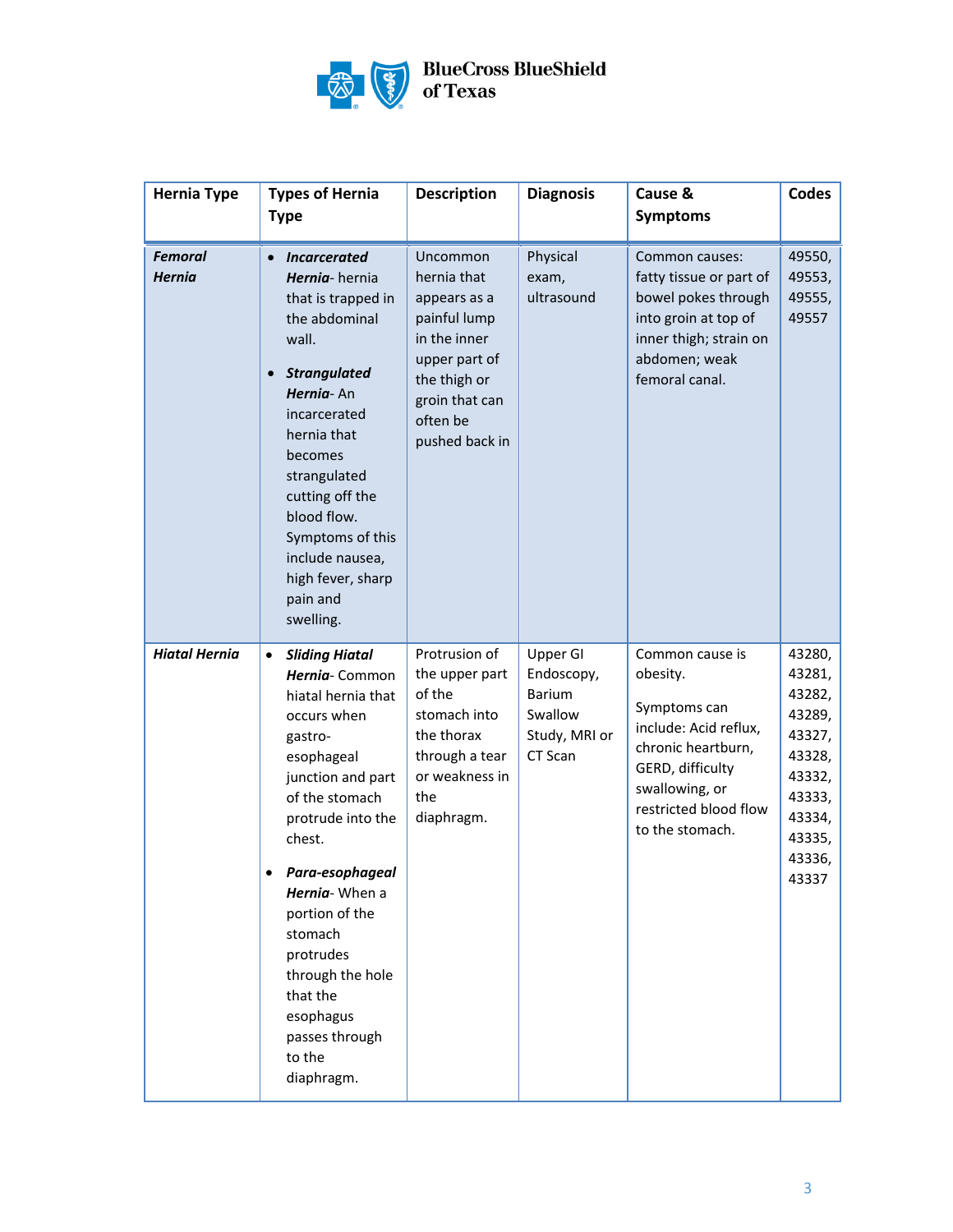

| <b>Hernia Type</b>                 | <b>Types of Hernia</b>                                                                                                                                                                                                                                                                                                       | <b>Description</b>                                                                                         | <b>Diagnosis</b>                                              | Cause &                                                                                                                                                                                                                                                    | Codes                                                                                                                                             |
|------------------------------------|------------------------------------------------------------------------------------------------------------------------------------------------------------------------------------------------------------------------------------------------------------------------------------------------------------------------------|------------------------------------------------------------------------------------------------------------|---------------------------------------------------------------|------------------------------------------------------------------------------------------------------------------------------------------------------------------------------------------------------------------------------------------------------------|---------------------------------------------------------------------------------------------------------------------------------------------------|
|                                    | <b>Type</b>                                                                                                                                                                                                                                                                                                                  |                                                                                                            |                                                               | <b>Symptoms</b>                                                                                                                                                                                                                                            |                                                                                                                                                   |
| <b>Incisional</b><br><b>Hernia</b> | Incarcerated<br>$\bullet$<br>Hernia-hernia<br>that is trapped in<br>the abdominal<br>wall.<br><b>Strangulated</b><br>$\bullet$<br>Hernia-An<br>incarcerated<br>hernia that<br>becomes<br>strangulated<br>cutting off the<br>blood flow.<br>Symptoms of<br>this include<br>nausea, high<br>fever, sharp pain<br>and swelling. | Occurs at the<br>area of a prior<br>operation due<br>to a<br>weakening of<br>the abdominal<br>wall.        | <b>Physical</b><br>exam, blood<br>tests, X-ray or<br>CT Scan. | <b>Common Causes:</b><br>Obesity, pregnancy,<br>excessive pressure<br>from coughing or<br>sneezing, or heavy<br>lifting.<br>Symptoms can<br>include: Fever,<br>infection, bulging,<br>visual protrusion,<br>pain, ache, or<br>swelling.                    | 43336,<br>43337,<br>49560,<br>49561,<br>49565,<br>49566,<br>49568,<br>49654,<br>49655,<br>49656,<br>49657                                         |
| <b>Inguinal</b><br><b>Hernia</b>   | • Incarcerated<br>Hernia-hernia<br>that is trapped in<br>the abdominal<br>wall.<br><b>Strangulated</b><br>$\bullet$<br>Hernia-An<br>incarcerated<br>hernia that<br>becomes<br>strangulated<br>cutting off the<br>blood flow.<br>Symptoms of this<br>include nausea,<br>high fever, sharp<br>pain and<br>swelling.            | Occurs when<br>tissue<br>protrudes<br>through a<br>weak spot in<br>the abdominal<br>muscles/groin<br>area. | Physical<br>exam,<br>ultrasound,<br>CT Scan or<br>MRI.        | Common causes:<br>Increased pressure<br>w/in the abdomen,<br>pregnancy, chronic<br>coughing or<br>sneezing, or<br>strenuous activity.<br>Symptoms can<br>include: Stomach<br>muscle weakness,<br>sharp pain, swelling<br>in scrotum, or bulge<br>in groin. | 49491,<br>49492,<br>49495,<br>49496,<br>49500,<br>49501,<br>49505,<br>49507,<br>49520,<br>49521,<br>49525,<br>49650,<br>49651,<br>54640,<br>55540 |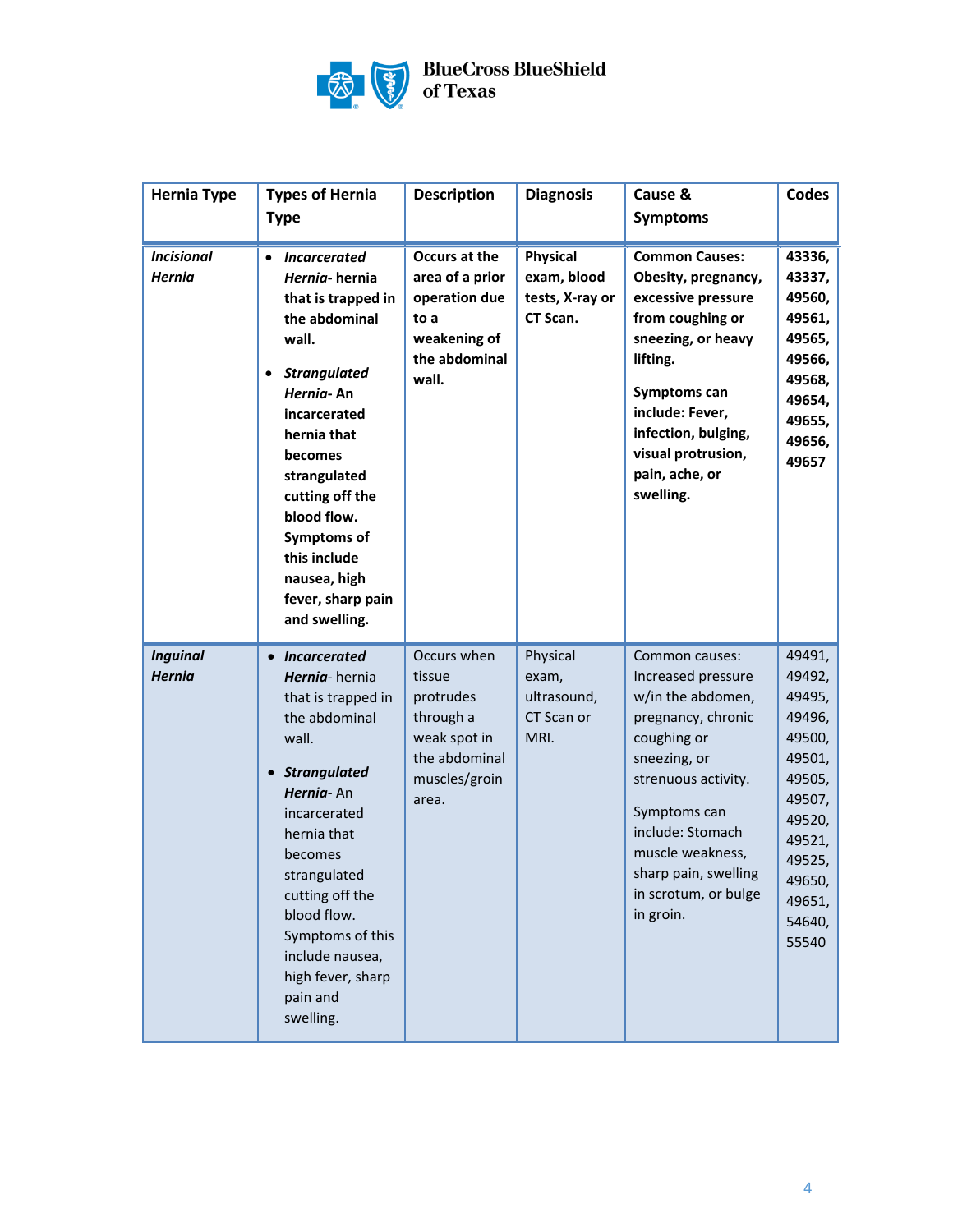

| <b>Hernia Type</b>                | <b>Types of Hernia</b><br><b>Type</b>                                                                                                                                                                                                                                                                                                      | <b>Description</b>                                                                                                                                                                                    | <b>Diagnosis</b>                                                                     | Cause &<br><b>Symptoms</b>                                                                                                                                                                                                                                                                          | Codes                                                             |
|-----------------------------------|--------------------------------------------------------------------------------------------------------------------------------------------------------------------------------------------------------------------------------------------------------------------------------------------------------------------------------------------|-------------------------------------------------------------------------------------------------------------------------------------------------------------------------------------------------------|--------------------------------------------------------------------------------------|-----------------------------------------------------------------------------------------------------------------------------------------------------------------------------------------------------------------------------------------------------------------------------------------------------|-------------------------------------------------------------------|
| <b>Spigelian</b><br><b>Hernia</b> | <b>Incarcerated</b><br>$\bullet$<br>Hernia-hernia<br>that is trapped in<br>the abdominal<br>wall.<br><b>Strangulated</b><br>$\bullet$<br>Hernia-An<br>incarcerated<br>hernia that<br>becomes<br>strangulated<br>cutting off the<br>blood flow.<br>Symptoms of<br>this include<br>nausea, high<br>fever, sharp pain<br>and swelling.        | Hernia<br>through the<br>Spigelian<br>fascia, defect<br>in the lateral<br>abdominal<br>wall. This is<br>also called a<br>lateral ventral<br>hernia. (At a<br>very high risk<br>for<br>strangulation.) | <b>Physical</b><br>exam,<br>ultrasound,<br>CT Scan, X-ray                            | <b>Common causes:</b><br><b>Weaknesses in the</b><br>muscles of the<br>abdomen, previous<br>injury, heavy lifting,<br>chronic coughing.<br><b>Symptoms may</b><br>include: Pain<br>increasing with<br>activities, straining<br>during bowel<br>movements, heavy<br>lifting, nausea, or<br>vomiting. | 49590,<br>49652,<br>49653                                         |
| <b>Umbilical</b><br><b>Hernia</b> | $\bullet$<br><i><b>Incarcerated</b></i><br>Hernia-hernia<br>that is trapped in<br>the abdominal<br>wall.<br><b>Strangulated</b><br>$\bullet$<br>Hernia-An<br>incarcerated<br>hernia that<br>becomes<br>strangulated<br>cutting off the<br>blood flow.<br>Symptoms of this<br>include nausea,<br>high fever, sharp<br>pain and<br>swelling. | Occurs when<br>part of the<br>intestine<br>protrudes<br>through the<br>umbilical<br>opening in the<br>abdominal<br>muscles.                                                                           | Physical<br>exam; for<br>complications,<br>an abdominal<br>ultrasound or<br>CT Scan. | Common causes For<br><b>Infants: Premature</b><br>babies w/low birth<br>weight; For Adults<br>obesity or having<br>multiple<br>pregnancies.<br>Symptoms may<br>include: Swollen<br>bulge near navel.                                                                                                | 49580,<br>49582,<br>49585,<br>49587,<br>49652,<br>49653,<br>51500 |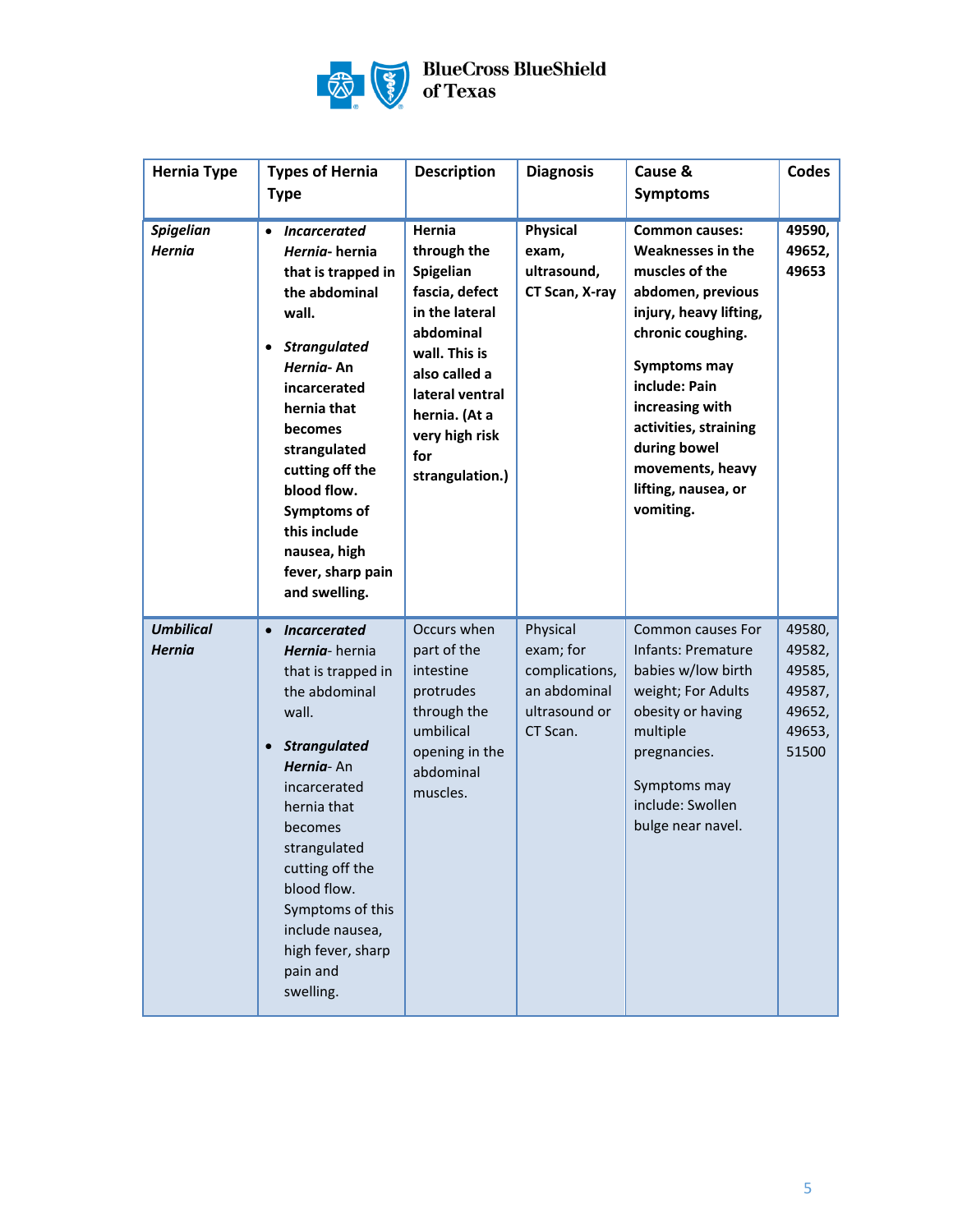

| <b>Hernia Type</b>    | <b>Types of Hernia</b><br><b>Type</b>                                                                                                                                                                                                                | <b>Description</b>                                                                              | <b>Diagnosis</b>                                                                                               | Cause &<br><b>Symptoms</b>                                                                                                                                                                                                                                                                                                       | <b>Codes</b>                                                                                              |
|-----------------------|------------------------------------------------------------------------------------------------------------------------------------------------------------------------------------------------------------------------------------------------------|-------------------------------------------------------------------------------------------------|----------------------------------------------------------------------------------------------------------------|----------------------------------------------------------------------------------------------------------------------------------------------------------------------------------------------------------------------------------------------------------------------------------------------------------------------------------|-----------------------------------------------------------------------------------------------------------|
| <b>Ventral Hernia</b> | <b>Strangulated</b><br>ventral hernia-<br>the intestinal<br>tissue is firmly<br>caught within<br>the opening of<br>the abdominal<br>wall and<br>cannot be<br>pushed back.<br><b>Blood flow is</b><br>cut off<br>requiring<br>surgery<br>immediately. | <b>Bulge of</b><br>tissues<br>through a<br>weakness<br>within the<br>abdominal<br>wall muscles. | <b>Physical</b><br>exam,<br>abdominal<br>ultrasound,<br>abdominal CT<br>Scan,<br>abdominal<br><b>MRI Scan.</b> | <b>Common causes:</b><br>pregnancy, obesity,<br>history of previous<br>hernias, previous<br>surgeries, family<br>history, frequent<br>lifting of heavy<br>objects, or injuries<br>to bowel.<br>Symptoms can<br>include: Mild<br>discomfort in<br>abdominal area,<br>pain, bulging of skin<br>or tissues, nausea,<br>or vomiting. | 49560,<br>49561,<br>49565,<br>49566,<br>49568,<br>49652,<br>49653,<br>49654,<br>49655,<br>49656,<br>49657 |

**Note:** Unlisted laparoscopic procedures including, hernioplasty, herniorrhaphy and herniotomy, may be reimbursed when using CPT code 49659, for a laparoscopic repair. Hybrid laparoscopic and open repairs during a hernia repair procedure should include the applicable code for the open hernia repair.

For a complete list of the General Treatment Course see MCG care guidelines and other industry standard guidelines.

## **Preoperative Testing**

Preoperative testing before a low risk surgery, for members needing a hernia repair procedure without comorbidities, may not be necessary. The physician is urged to follow the most current best practice guidelines for preoperative testing.

Preoperative testing that is performed at the facility related to hernia repair procedures should be included in the same claim submission as the procedure regardless if the testing was done on the same date. If the testing is done outside of the facility prior to admission, it should be billed separately. All preoperative testing should be completed within 24 to 72 hours of admission unless otherwise agreed upon.